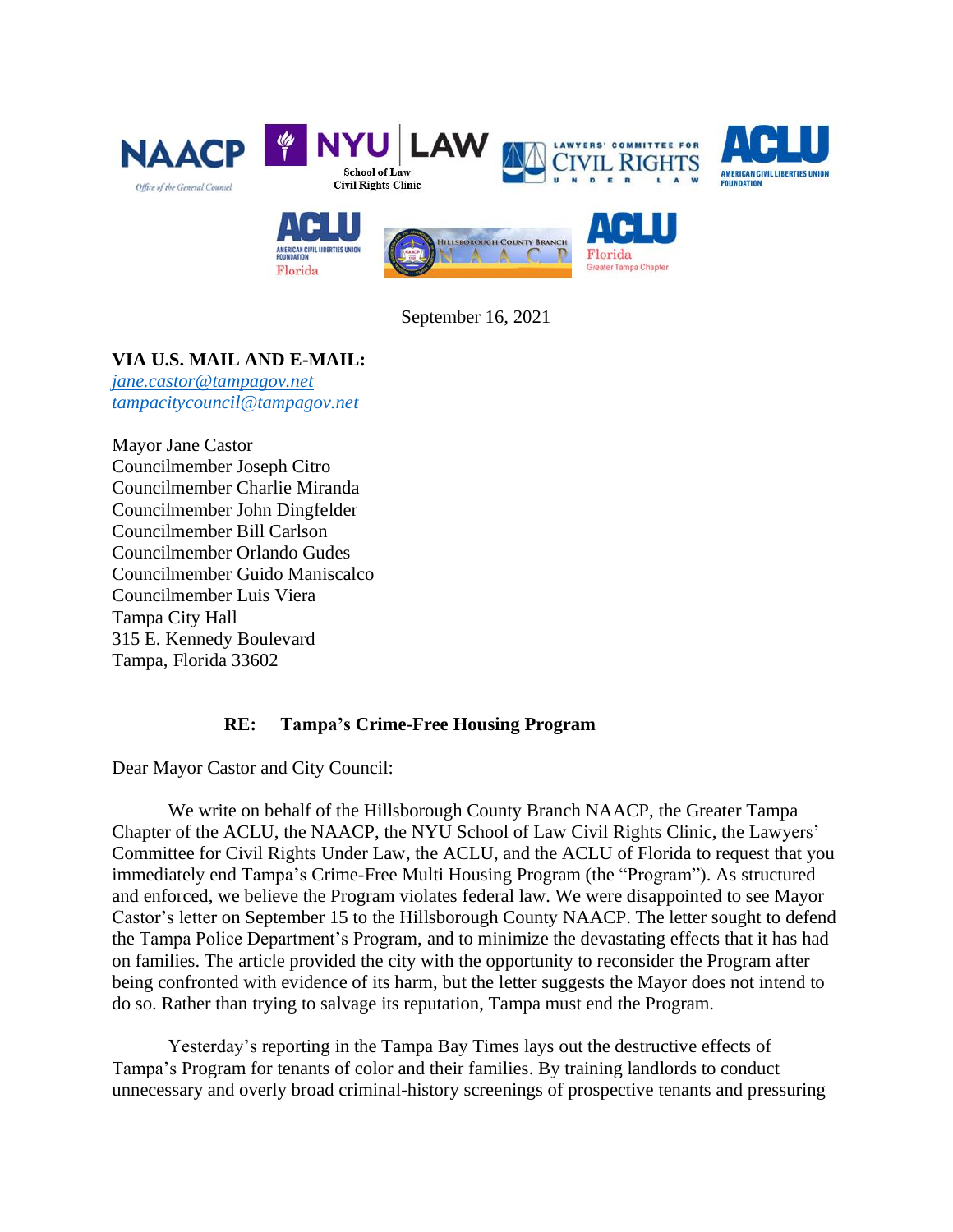landlords to evict certain tenants, the Tampa Police Department perpetuates a program that disproportionately targets and excludes tenants of color and their families. By tightly weaving together housing policy and the criminal legal system, the Program compounds the over-policing of people of color in Tampa and causes catastrophic consequences for tenants of color: More than 90% of the 1,100 individuals implicated in the Program—and subject to eviction as a result of the Program—are Black.

We fervently believe that all people deserve to live in safe neighborhoods. But there is no credible evidence that broad housing exclusions like Tampa's do anything to make communities safer.<sup>1</sup> Instead, the Program further entrenches the consequences of racial bias, further marginalizes people of color, and further compounds Tampa's deep legacy of problematic housing and property policies. There are many tools to improve public safety, and this Program is not one of them. Tampa should immediately end the Program in its entirety.

### **I. The Program's lease addendum and screening procedures likely violate the Fair Housing Act by creating a disparate impact on Black residents**

The Fair Housing Act, which "was enacted to eradicate discriminatory practices" within the housing sector, makes it unlawful to "refuse to sell or rent or otherwise make unavailable or deny, a dwelling to a person because of race or other protected characteristic."<sup>2</sup> As the Supreme Court made clear in *Inclusive Communities*, the Act prohibits not only practices or policies that arise from a discriminatory intent, but also those that create a "disproportionately adverse effect on minorities and are otherwise unjustified by a legitimate rationale."<sup>3</sup>

At issue here are two of the central features of Tampa's Program: (1) a mandatory lease addendum that, under the direction of the Tampa Police Department, has led almost exclusively to the eviction of Black tenants; and (2) the emphasis of the Police Department-led landlord training on screening prospective tenants for criminal history. We believe both violate the Fair Housing Act.<sup>4</sup>

#### *A. The Lease Addendum's Disparate and Devastating Impact on People of Color*

To be certified under Tampa's Program, participating properties must incorporate a lease addendum in all of their rental contracts. The addendum establishes a one-strike policy that

<sup>&</sup>lt;sup>1</sup> As the Tampa Bay Times' reporting notes, the Tampa Police Department claims that, since 2013, there has been a 28% drop in reported crimes at properties participating in the Program. But that decrease is in keeping with the overall drop in crime in Tampa over that same time period, and the Tampa Police Department has not shown what effect, if any, the Program itself has had on crime rates. Though the Mayor provides anecdotal evidence of the Program's benefits, she fails to engage with the many more examples of tenants and their families whose lives were ruined as a result of the Program.

<sup>2</sup> *See Tex. Dep't of Hous. & Cmty. Affairs v. Inclusive Cmtys. Project, Inc*., 135 S. Ct. 2507, 2511 (2015), 3 *Id.* at 2513.

<sup>4</sup> The Program may also violate the Fair Housing Act because of the Tampa Police Department's choices over where to promote the Program. According to the Tampa Bay Times article, the Police Department previously invited specific complexes to participate, and 75% percent of participating or previously participating apartment complexes are located in majority Black and Hispanic neighborhoods. By targeting or encouraging apartment complexes with higher numbers of Black and Hispanic tenants to participate in a program that contributes to eviction, the Tampa Police Department disparately burdened those renting or trying to rent in participating buildings.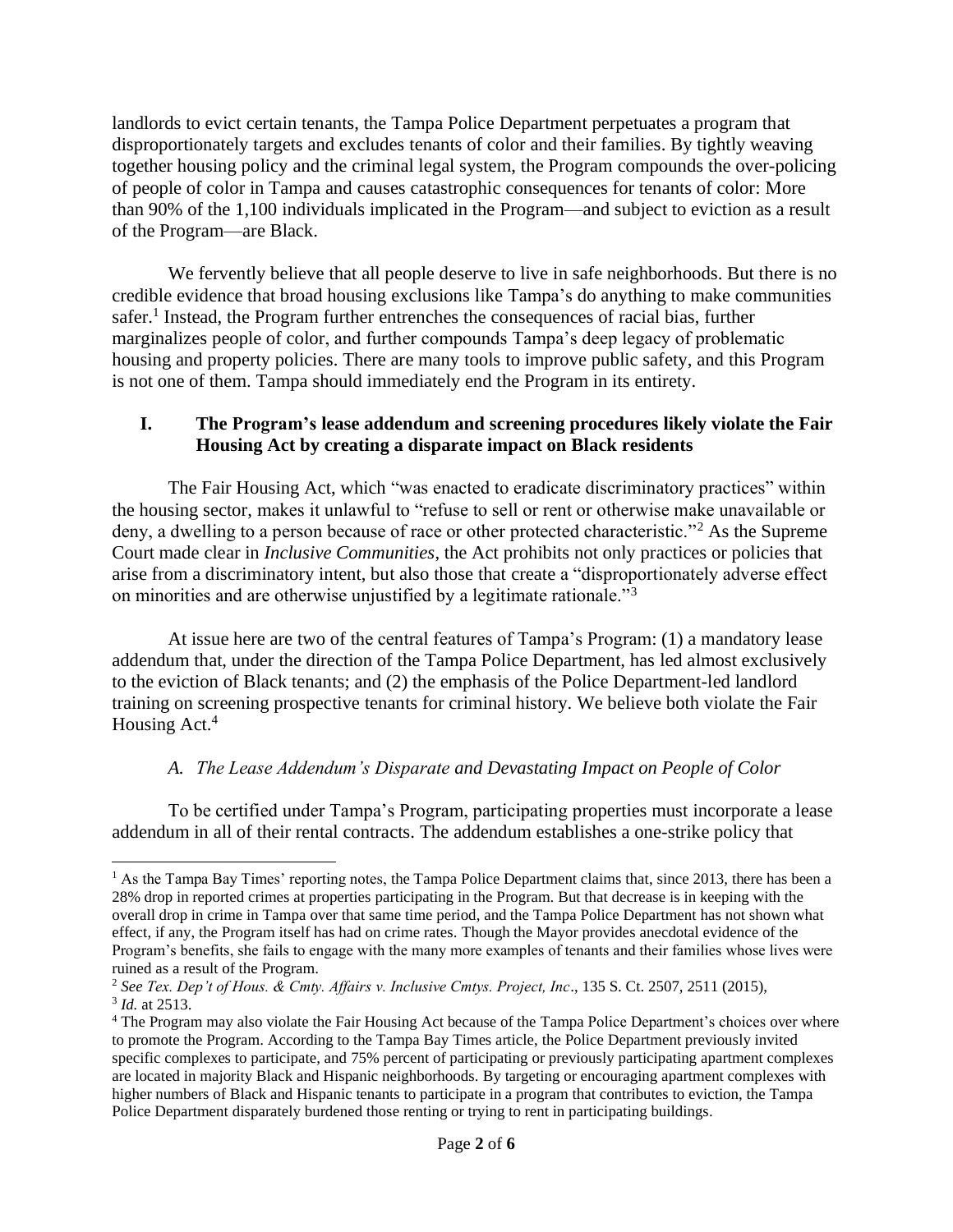enables landlords to evict tenants implicated in any way—either directly or through a family member or guest—in alleged criminal conduct. The addendum provides that "Resident, any member of Resident's household, or a guest or other person under the Resident's control shall not engage in criminal activity, including drug-related criminal activity, on, near or within sight of the rental premises." Under the addendum, tenants and "members of the household" are prohibited from using, transporting, or selling drugs "at any location, whether on, near or within sight of the premises or otherwise." Just as troublingly, the addendum explicitly permits a landlord to evict tenants *before* those tenants have their day in court<sup>5</sup>—and the Tampa Police Department attempts to ensure that landlords follow through on evicting tenants implicated in the broad array of activity covered by the addendum.<sup>6</sup>

Among the criminal activities listed in the addendum are offenses, such as battery, assault, sexual crime, stalking, and violations of domestic violence injunction orders, of which tenants are likely to be the victims. Yet, the lease addendum offers no protection to tenants in those situations. Instead, as the article outlines, the Program has been enforced to punish tenants for calling the police and in situations involving domestic violence. So, rather than keeping these tenants safer, the Program merely discourages them from contacting the police. Numerous courts and HUD have repeatedly concluded that such enforcement can violate the First Amendment as well as the Fair Housing Act.<sup>7</sup>

The unnecessarily broad and biased reach of the Program's enforcement of the addendum is readily apparent. For example, nearly half of all adults report dealing with substance issues in their families. Under the Program, if a tenant's family member ever uses any illicit drugs, the Tampa Police Department would have grounds to notify the tenant's landlord and encourage the landlord to evict the tenant under the addendum—even if the drug use occurred far from the tenant's premises. The same is true even if the family member did not actually use drugs or engage in any illicit activity, but instead was merely suspected by police officers of having done so. Variations of this exact situation have occurred. Darryle Jackson, for example, was evicted from a participating property after his brother was arrested following a traffic stop in which police claimed to have found a small amount of marijuana. Mr. Jackson's brother had not lived

<sup>7</sup> *See, e.g.*, U.S. Dep't of Hous. & Urb. Dev., Office of General Counsel Guidance on Application of Fair Housing Act Standards to the Enforcement of Local Nuisance and Crime-Free Housing Ordinances Against Victims of Domestic Violence, Other Crime Victims, and Others Who Require Police or Emergency Services (2016), [https://www.hud.gov/sites/documents/FINALNUISANCEORDGDNCE.PDF;](https://www.hud.gov/sites/documents/FINALNUISANCEORDGDNCE.PDF) *Watson v. City of Maplewood, Missouri*, No. 4:17CV1268 JCH, 2017 WL 4758960 (E.D. Mo. Oct. 20, 2017); *Bd. of Trustees of Vill. of Groton v. Pirro*, 152 A.D.3d 149 (N.Y. App. Div. June 15, 2017).

<sup>5</sup> By rejecting the principle of innocent until proven guilty and instead enabling a tenant to be evicted when they or a family member are merely accused of a crime, the addendum may violate a tenant's associational rights. *See Brumit v. City of Granite City*, No. 19-CV-1090-SMY, 2021 U.S. Dist. LEXIS 24316, at \*14 (S.D. Ill. Feb. 9, 2021) (concluding that a similar crime free housing ordinance's burdens on freedom of association may violate the First Amendment). What's more, arrests are an especially unreliable determinant of whether "criminal activity" has actually occurred. In light of this fact, the Supreme Court has established that arrests have little probative value in showing that an individual has actually engaged in any misconduct. *See Schware v Board of Bar Examiners of State of N.M.*, 77 S. Ct. 752, 757 (1957).

<sup>&</sup>lt;sup>6</sup> The Tampa Police Department does so by alerting landlords when a tenant or a tenant's relative has been arrested and then often recommending that the landlords evict the tenant.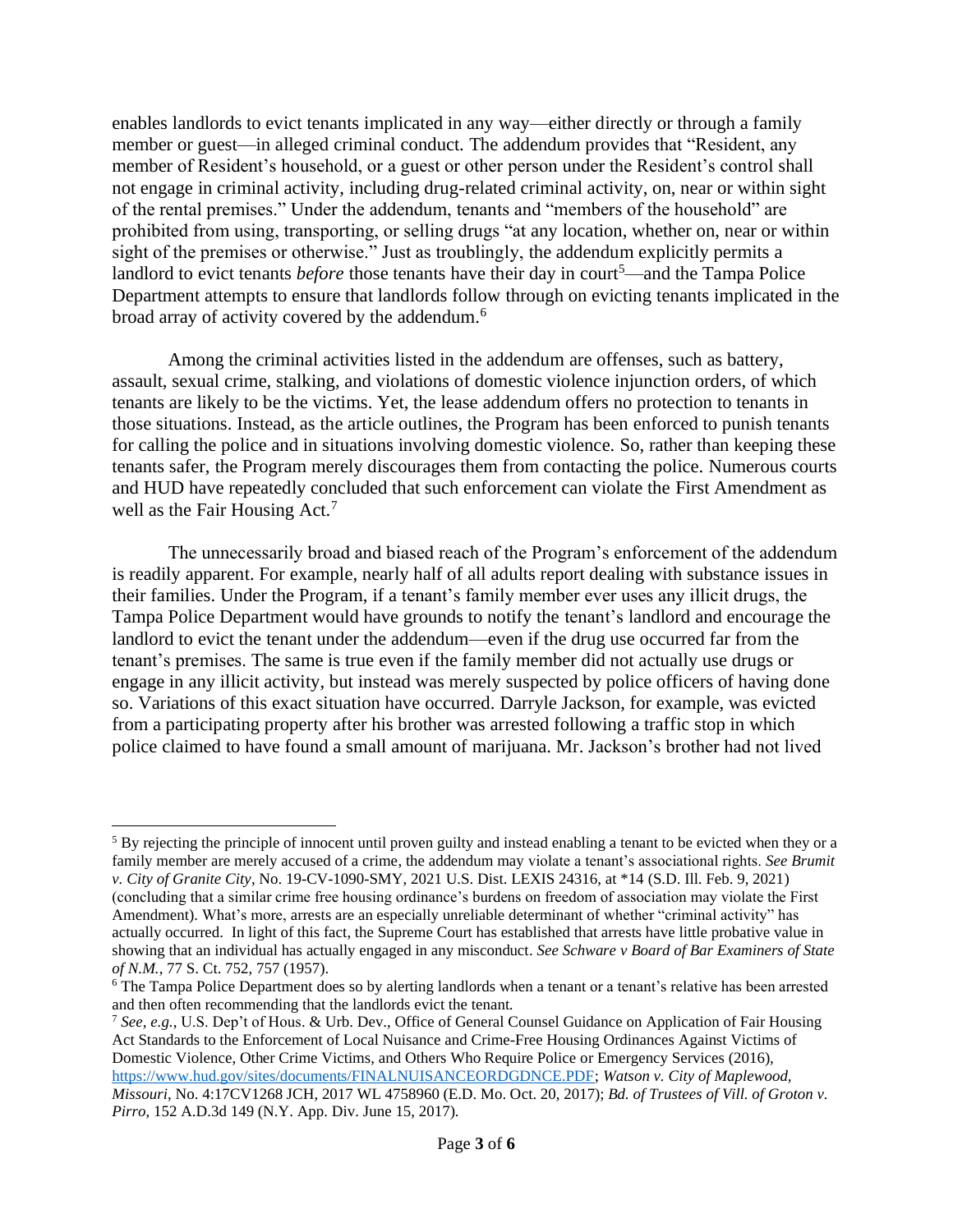in Mr. Jackson's apartment for more than six months, and he was arrested miles from Mr. Jackson's property; ultimately, the State's Attorney's office dropped the charges against him.<sup>8</sup>

Unsurprisingly, the addendum and the Tampa Police Department's efforts to enforce it have caused the eviction of a disproportionately high number of tenants of color. The Tampa Police Department has historically overpoliced communities of color. Although only around 25% of Tampa's population is Black, more than 50% of those arrested in Tampa are Black.<sup>9</sup> The Program's statistics are even more staggering—again, 90% of all tenants flagged as a part of the Program and subject to eviction under the Program are Black.

The Program's use of the lease addendum doesn't simply, in the phrasing of *Inclusive Communities*, have "a disproportionately adverse effect on minorities"—it has an adverse effect that nearly exclusively falls on tenants of color.

# *B. The Screening Training's Likely Disparate Impact*

Tampa's Program also likely has a disparate impact at the front end of the rental cycle the decision over whom to rent to. To be certified as a "Crime-Free" property, landlords must attend a Tampa Police Department-run training. A central element of the training is explaining to landlords the need to conduct broad screenings of the criminal histories of prospective tenants and avoid renting to those with prior criminal legal system involvement.

But, as Department of Housing and Urban Development (HUD) guidance explains, criminal history-based housing practices that have a disparate impact on the basis of race are almost certainly unlawful. <sup>10</sup> Because of Tampa's racialized policing, residents of color in Tampa are more likely to have a previous arrest or conviction on their record. So, the Program likely

<sup>&</sup>lt;sup>8</sup> As these examples make clear, the Program's emphasis on enforcing the addendum also likely violates the FHA because of its disparate impact on people with disabilities—and especially people of color with disabilities—and probably runs afoul of Title II of the ADA, which protects individuals with disabilities from "[being] excluded from participation in or [being] denied the benefits of the services, programs, or activities of a public entity, or [being] subjected to discrimination by any such entity…by reason of their disability." 42 U.S.C. § 12132. People with disabilities are more likely to suffer from substance use disorder, such that the addendum's targeting of illicit drug use will have a disparate harm on people with disabilities. And the lease addendum may discourage people with disabilities, especially those suffering from substance use, from calling for emergency services, acting as a constructive denial of services. *See Logan v. Matveevskii*, 57 F. Supp. 3d 234, 260 (S.D.N.Y. 2014).

<sup>9</sup> The Police Department's over-policing of Black Tampa residents extends to all facets of interactions with law enforcement. In 2015, for example, a *Tampa Bay Times* report concluded that the Tampa Police Department issued 79% of all bike tickets to Black bike riders. *See How riding your bike can land you in trouble with the cops — if you're black*, TAMPA BAY TIMES (Apr. 18, 2015), https://www.tampabay.com/news/publicsafety/how-riding-yourbike-can-land-you-in-trouble-with-the-cops---if-youre-black/2225966/.

<sup>&</sup>lt;sup>10</sup> Helen R. Kanovsky, Office of General Counsel Guidance on Application of Fair Housing Act Standards to the Use of Criminal Records by Providers of Housing and Real Estate-Related Transactions (2016) at 2, [https://www.hud.gov/sites/documents/HUD\\_OGCGUIDAPPFHASTANDCR.PDF;](https://www.hud.gov/sites/documents/HUD_OGCGUIDAPPFHASTANDCR.PDF) *see also Sams v. GA West Gate*, LLC, No. CV415-282, 2017 U.S. Dist., at 14 (S.D. Ga 2017) (concluding that an apartment complex's bar of anyone with a criminal history could give rise to a disparate impact claim because of disproportionate rates of incarceration); *Jones v. City of Faribault*, No. 18-1643, 2021 U.S. Dist., at 53 (D. Minn. 2021) (acknowledging HUD guidance and noting that "requiring a far-reaching criminal background check could itself be an unlawful barrier" under the FHA).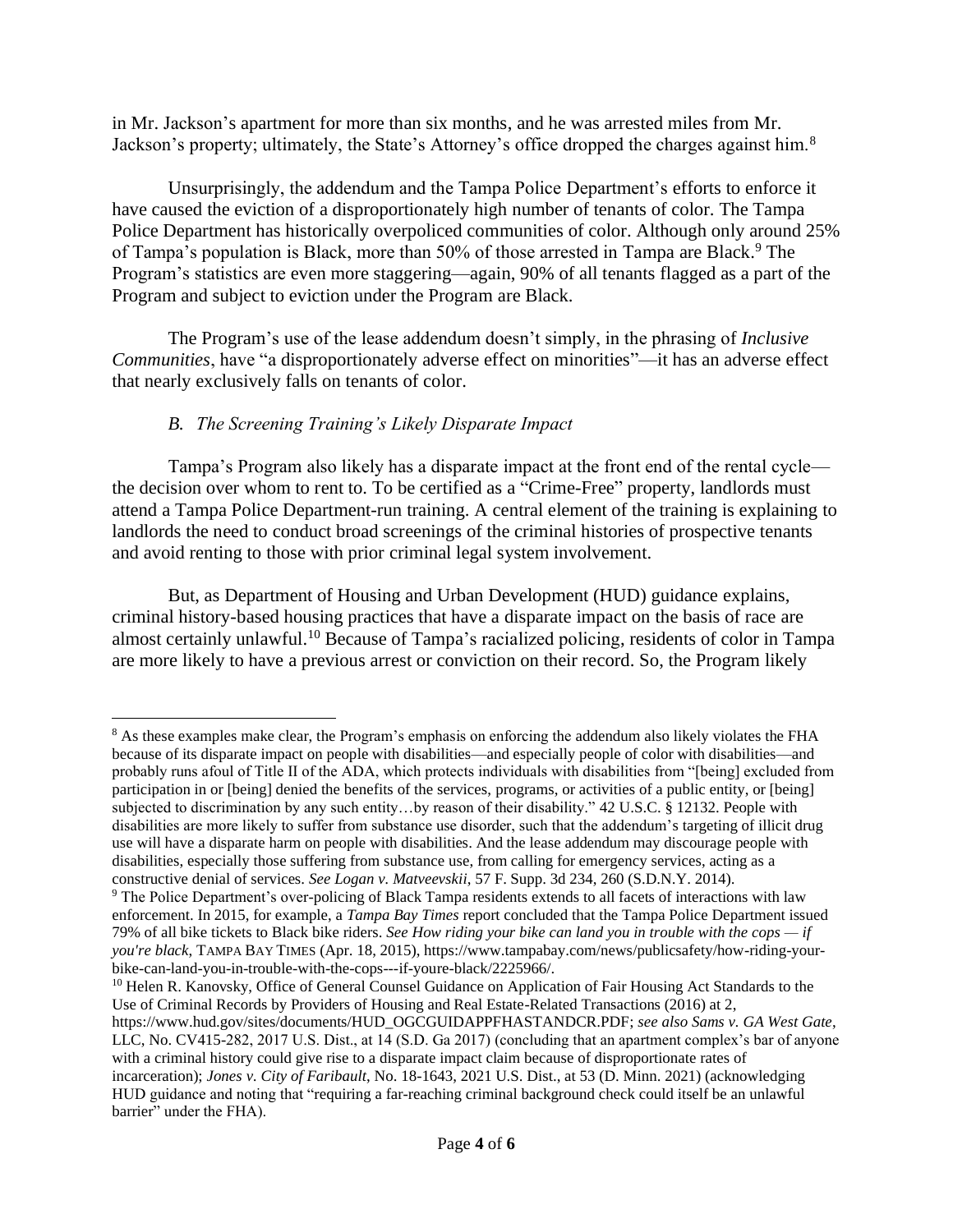disproportionately makes it harder for prospective tenants of color to rent a participating property than their white counterparts. $11$ 

### **II. Tampa Must End the Program**

Tampa should immediately repeal the Program to ensure compliance with federal law. The Program's lease addendum and screening process create a significant disparate impact for residents of color in Tampa, making these residents more vulnerable to eviction and limiting their housing options. Even if Tampa had a substantial, legitimate, nondiscriminatory interest in the Program's enforcement of the addendum or the use of the screening process<sup>12</sup>—a prospect that seems unlikely, given that the city appears never actually to have determined the real efficacy of the Program—the city can employ narrower and far less destructive means to achieve whatever those nondiscriminatory ends may be.

We have successfully negotiated resolutions with the governing bodies of other cities and counties with similar programs. One jurisdiction, for example, entirely halted the enforcement of its crime-free ordinance. Another is in the process of rewriting its ordinance to limit the eviction of individuals who are arrested and has stopped encouraging landlords to screen for criminal histories. A third jurisdiction has revised its ordinance to ensure that any landlord screening within the jurisdiction is narrowly tailored so as to comply with the Fair Housing Act and limit the screening's effects on historically excluded communities. And in response to suits brought by the ACLU, cities have repealed similar ordinances that incentivized eviction of tenants based on alleged criminal activity or police response to a property.<sup>13</sup> Based on the data released in today's Tampa Bay Times, Tampa's Program has a more severe disparate impact than any of those jurisdictions' programs.

Put simply, the Program does far more harm than good, and that harm is borne almost exclusively by Black people. Whatever good intentions there might have been in instituting this horrific program are irrelevant now. Tampa's current Mayor and Council Members now have the opportunity to protect the rights of **all** of Tampa's residents. Rather than defending a needless program that hurts people, just end it.

We reserve the right to take all appropriate legal action necessary to ensure that the Program is ended. But, because we are willing to work toward a cooperative resolution that expeditiously addresses this injustice, we are available to discuss this matter further by phone or video conference. Please feel free to contact us by email at [aashton@naacpnet.org](mailto:aashton@naacpnet.org) to set up a time to speak. We look forward to hearing from you and working toward a just solution for current and future residents of Tampa.

<sup>11</sup> This is also true of people with disabilities. *See* Jennifer Laszlo Mizrahi et al., *Disability and Criminal Justice Reform: Keys to Success*, RespectAbility at 2 (May 2017), respectability.org/wp-

content/uploads/2017/05/Disability-and-Criminal-Justice-Reform-White-Paper.pdf ("Broad inequities in health care and education, including diagnostic and therapeutic services, track with racial and class divisions in ways that make individuals who are poor, have disabilities and are people of color, especially at risk.").

<sup>12</sup> *See* 24 C.F.R. § 100.500(b)(2).

<sup>13</sup> *See, e.g., Somai v. City of Bedford, Ohio*, No. 19-cv-00373 (N.D. Ohio); *Markham v. City of Surprise*, No. 15-cv-01696 (D. Az.); *Briggs v. Borough of Norristown*, No. 13-cv-02191 (E.D. Pa.).